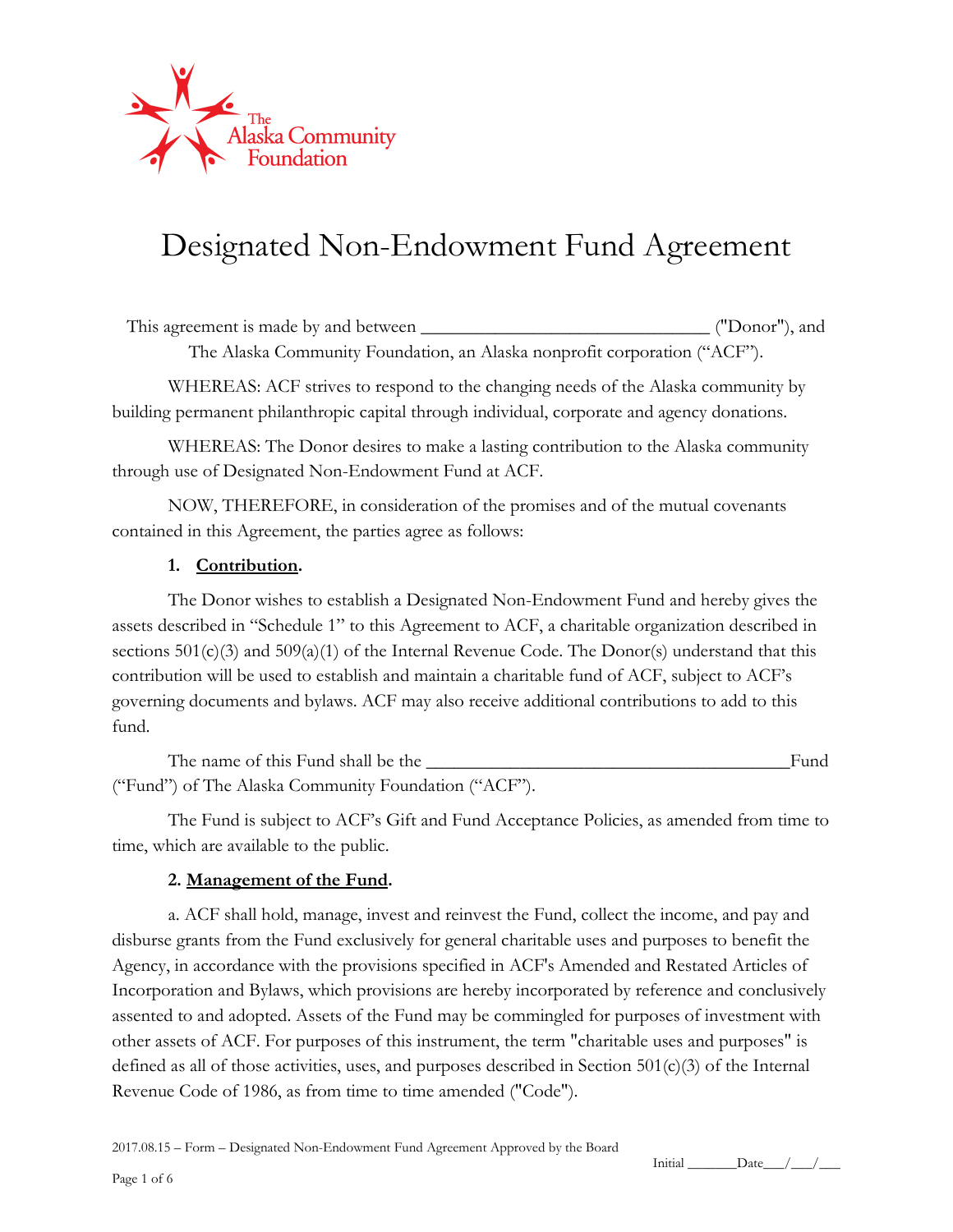b. ACF invests funds according to ACF's approved Investment Policy, as amended from time to time. ACF does not predict any particular result and does not guarantee any particular result related to investments.

# **3. Purpose of the Fund.**

a. ACF shall hold the Fund and make grants in accordance with criteria outlined in Exhibit  $A$ ."

b. ACF shall distribute grants from the Fund's distributable amount in accordance with the spending policy as defined in the Investment Policy established by The Alaska Community Foundation Board of Directors ("ACF Board").

c. Upon written request to the ACF Board, the Board of Directors of the recipient Agency may recommend distributions from the fund in excess of ACF's spending policy. Such a request is expected to occur only under rare conditions and with at least six months' notice, unless there is an emergency situation. Such a request will be subject to any restrictions placed on the gifted assets in the Fund as described in the instruction documents from donors. The ACF Board may approve the distribution only when it is deemed, in its sole discretion, to be consistent with the mission, purposes, and best interest of the charity and within the charitable, educational and philanthropic purposes of ACF.

# **4. Administrative Expenses.**

ACF will assess administrative and investment management fees against the Fund in accordance with ACF's published fee schedule, as amended from time to time. ACF may also assess the fund to cover any unusual expenses incurred in connection with the contributed assets, including the cost of disposal.

# **5. Fund as a Component of The Alaska Community Foundation.**

The parties intend that the Fund shall be a component part of ACF, as defined in section 1.170A-9(f)(11) of the Income Tax Regulations, and that nothing in this agreement shall affect the status of ACF as an organization described in section  $501(c)(3)$  of the Code and which is not a private foundation within the meaning of section 509(a) of the Code. This agreement shall be interpreted in a manner consistent with the foregoing intention and to conform with the requirements of the applicable provisions of the federal tax laws and any regulations issued under them.

The Fund is subject to the policies and procedures of ACF , which are available to the public.

# **6. The Alaska Community Foundation in Good Standing.**

All transfers of property under this instrument are subject to the condition that ACF, as of the date of transfer, is classified in good standing by the Internal Revenue Service as an organization described in section  $501(c)(3)$  of the Code and which is not a private foundation as defined in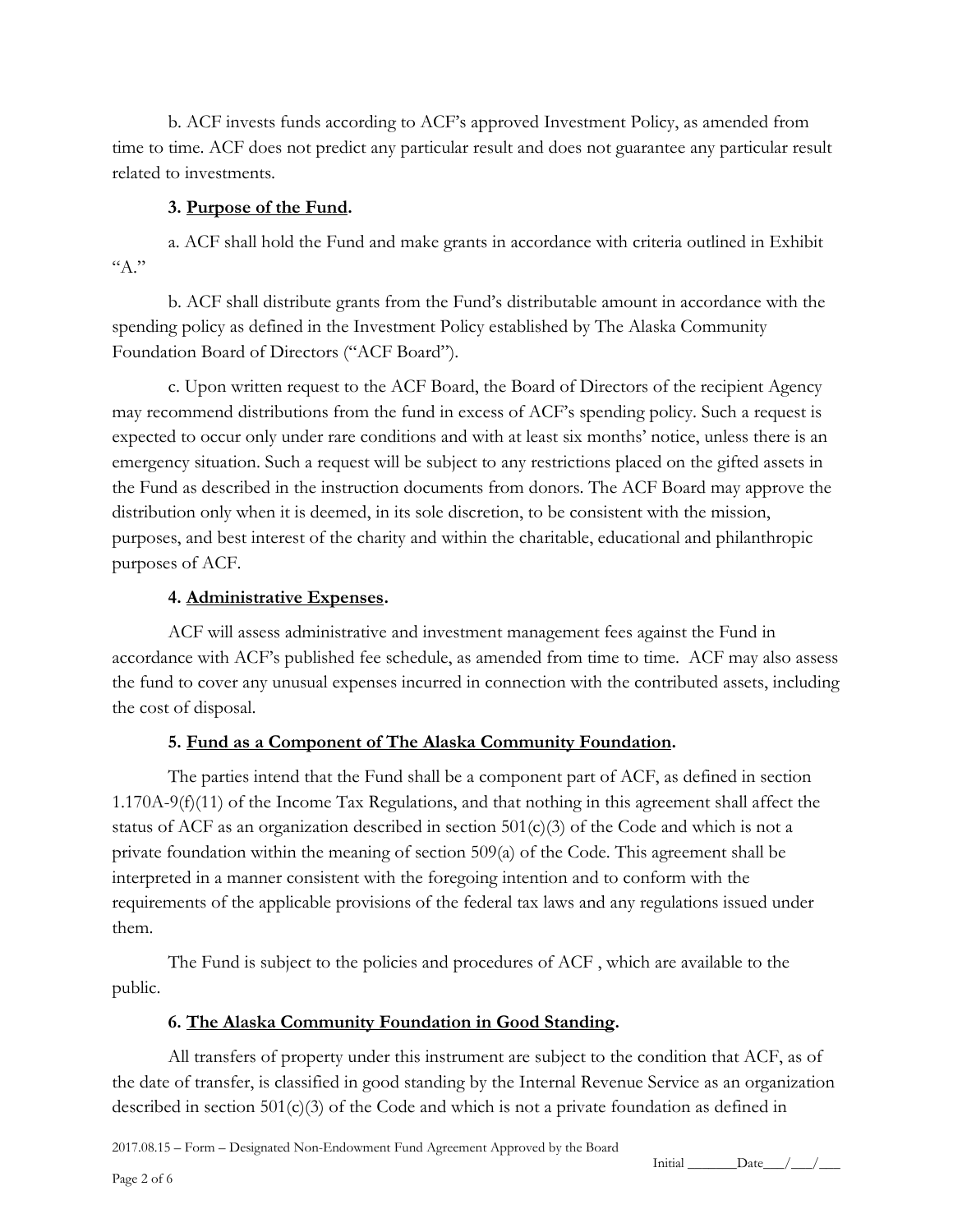section 509(a) of the Code.

#### **7. Governing Law.**

The Fund shall be administered in and under the laws of the State of Alaska, and this instrument and its validity shall be governed by and interpreted in accordance with the laws of the State of Alaska.

#### **8. Variance Power.**

The ACF Board shall have the power, after reviewing the Articles of Incorporation of the Agency or Agencies listed on Exhibit A and dissolution provisions of the same as required by United States Treasury Regulations, to modify any restrictions or conditions on the distribution of funds for any specified charitable purpose or to specified agencies if, in the sole judgment of the ACF Board, (without the approval of any advisor, trustee, custodian or agent) such restrictions or conditions become, in effect, unnecessary, incapable of fulfillment or inconsistent with the charitable needs of the community or the area served. The ACF Board shall exercise this power consistent with the principal of maintaining, as close as possible, the original intent of the donor(s).

# **9. Confidentiality.**

All information about donors and prospective donors shall only be disclosed within the guidelines of ACF's Confidentiality and Conflict of Interest Policy, which is available to the public.

# **10. Anonymity/Publicity.**

To recognize and honor our donors, ACF policy is to include our donors' names in annual reports and other materials, unless they wish to remain anonymous. Please check the boxes below that best describes your wish regarding publicity:

\_\_\_\_\_\_ I have no objection to the inclusion of my name in Foundation publicity, and

My preferred recognition name is:

\_\_\_\_\_\_I do not wish to have my name included in Foundation publicity and I wish to be listed as an anonymous donor

Other  $\Box$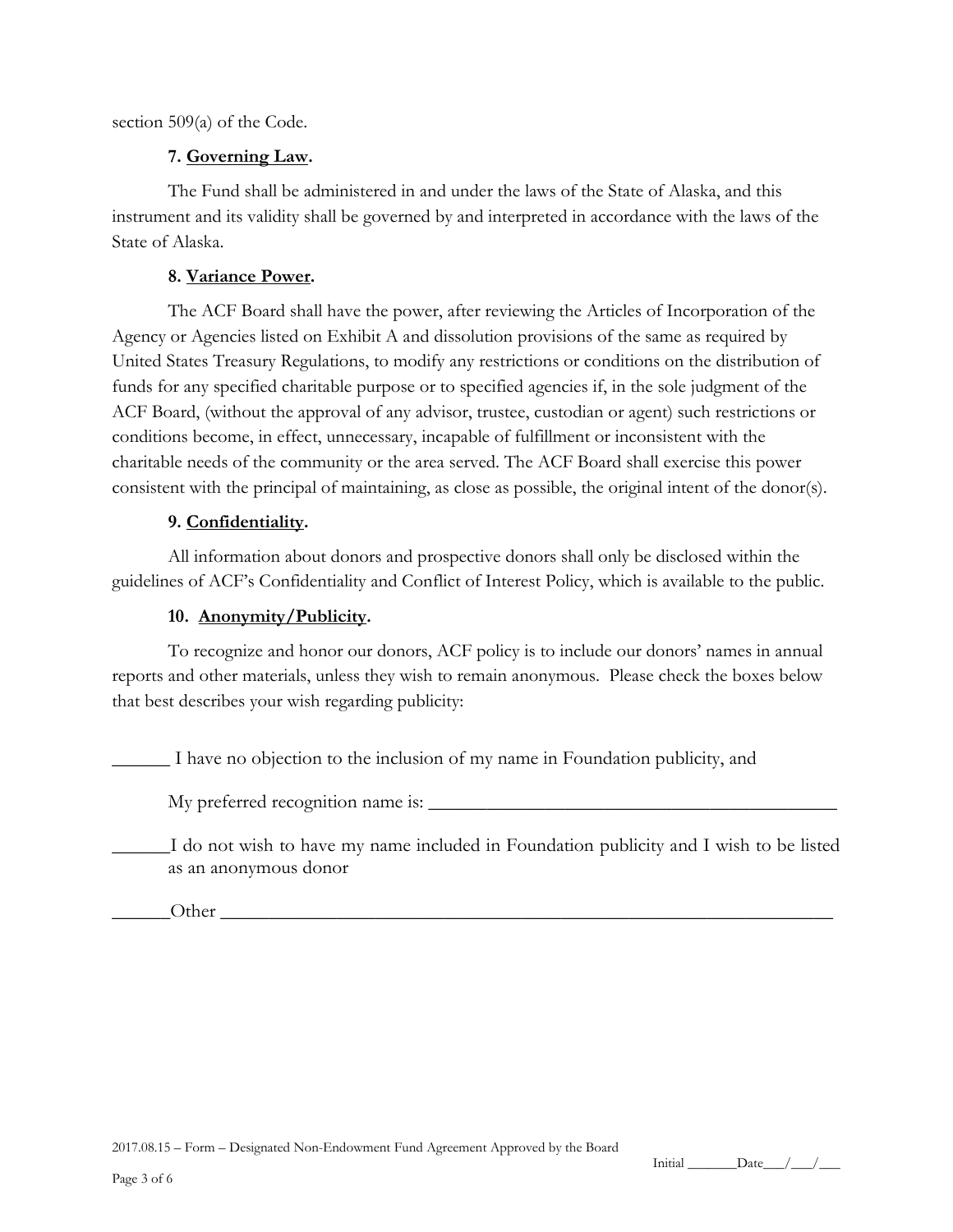IN WITNESS WHEREOF, the Agency and The Alaska Community Foundation have executed this agreement on the date appearing below their signatures.

| <b>DONOR</b>                       |  |
|------------------------------------|--|
| Signature                          |  |
| Name                               |  |
| Date                               |  |
| Title/Organization (if applicable) |  |
| <b>Street Address</b>              |  |
| City/State/Zip                     |  |
| Phone                              |  |
| Email                              |  |
| THE ALASKA COMMUNITY FOUNDATION    |  |
| Signature                          |  |
| Name                               |  |
| Title                              |  |
| Date                               |  |

2017.08.15 – Form – Designated Non-Endowment Fund Agreement Approved by the Board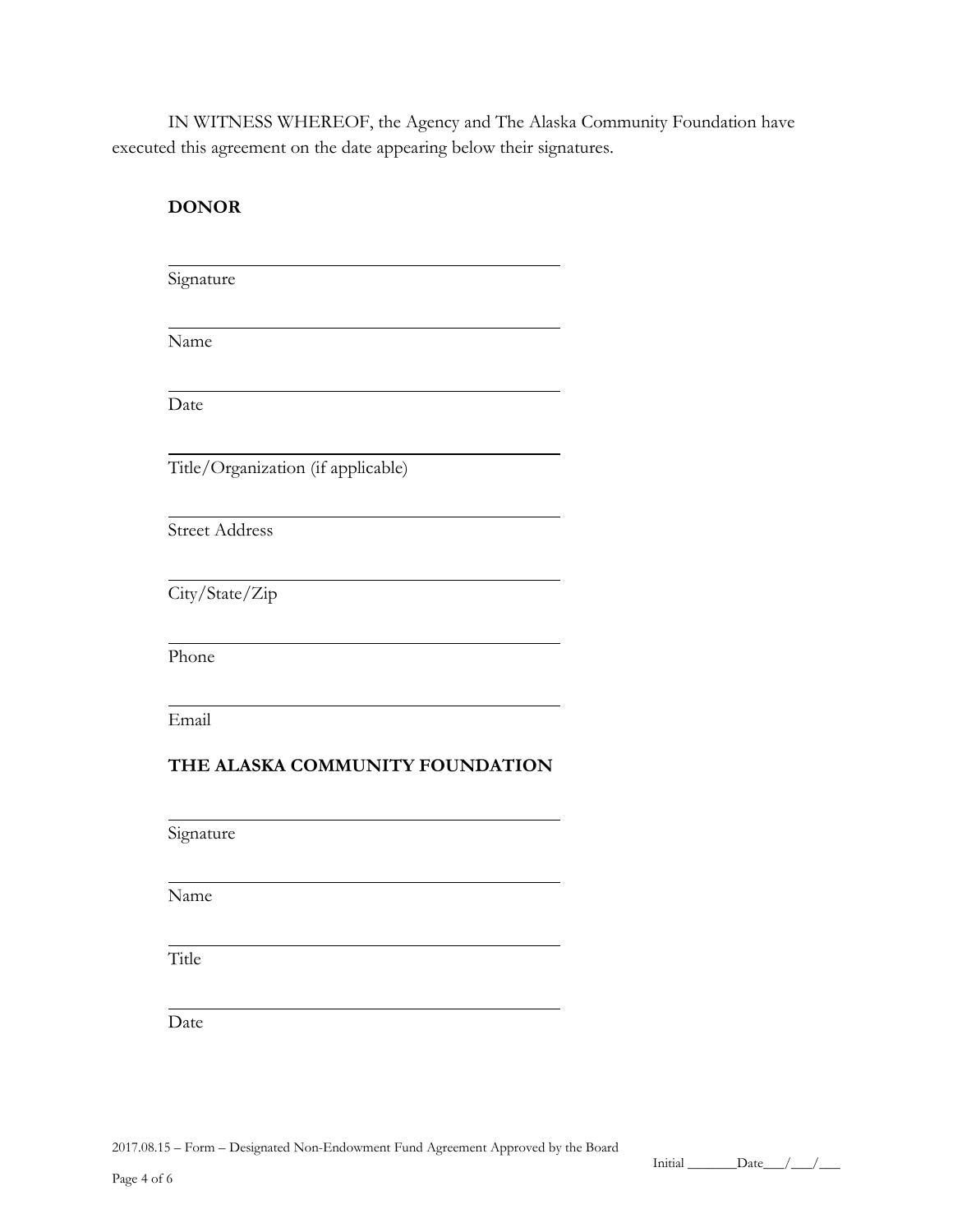# **SCHEDULE 1**

# **CONTRIBUTED PROPERTY**

The Donors(s) hereby irrevocably donates, and ACF agrees to accept, the following for the \_\_\_\_\_\_\_\_\_\_\_\_\_\_\_\_\_\_\_\_\_\_\_\_\_\_\_\_\_\_\_\_\_\_\_\_\_Designated Non-Endowment Fund, a component

fund of ACF:

**Amount of Donation:** \$ \_\_\_\_\_\_\_\_\_\_\_\_\_\_\_\_\_\_

**Additional Information:** (E.g. note the number of shares and name of stock donated; amounts to be allocated for the principal and spendable; or other comments).